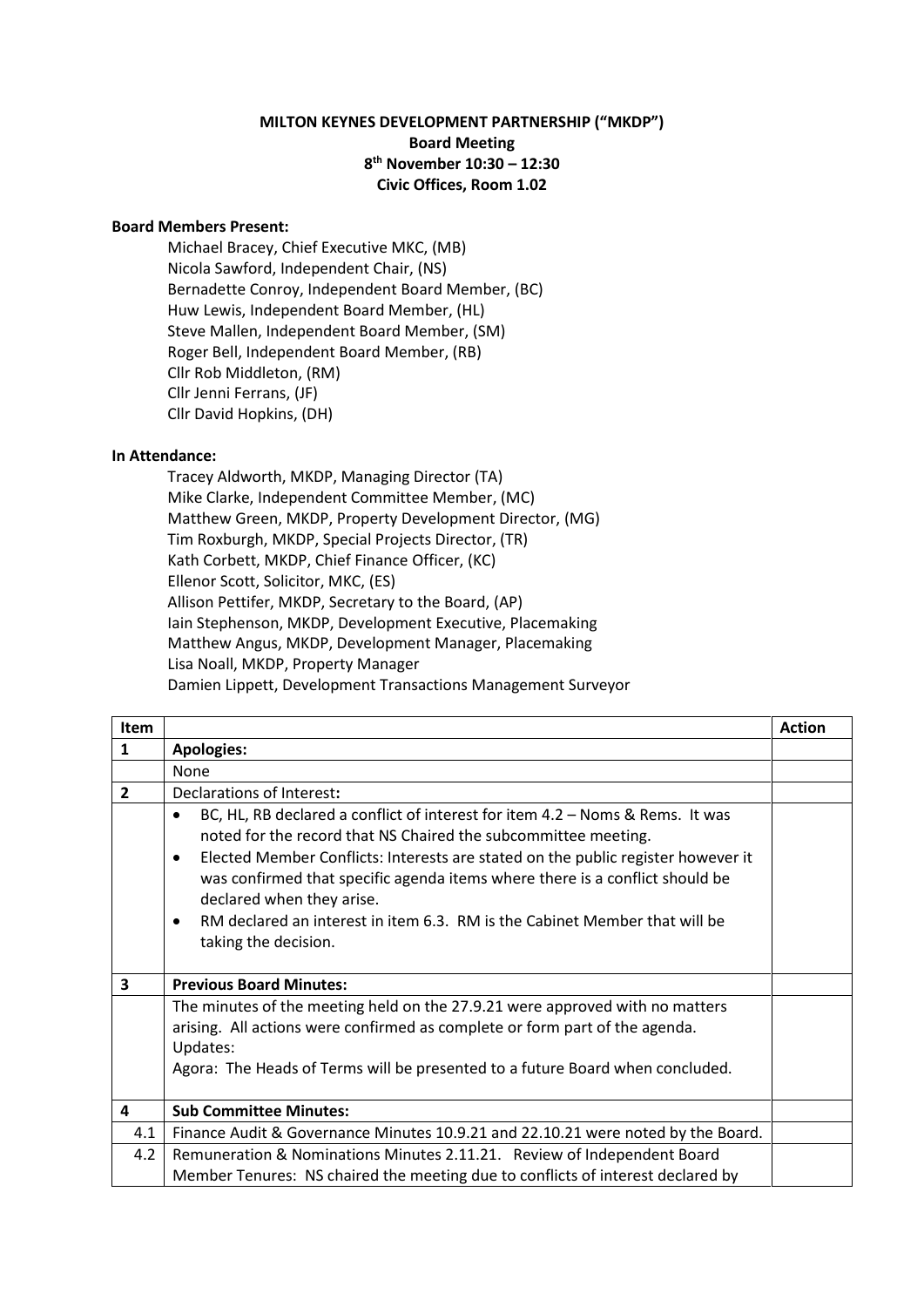|     | BC, subcommittee Chair and RB subcommittee member. The tenures for 3 Board<br>Members expire within the next 3 months. The tenure for RB expires on 31/12/21<br>and BC and HL terms expire 31/1/22. The proposal to the Board is to approve an<br>extension of terms by 6 months for BC, RB, and HL whilst establishment of the LHC<br>progresses. Tenures/terms will be revisited next year following the decision on the<br>LHC.<br>It was confirmed that the meeting was quorate, and that the decision could go<br>ahead. Board approved the recommendation. |    |
|-----|------------------------------------------------------------------------------------------------------------------------------------------------------------------------------------------------------------------------------------------------------------------------------------------------------------------------------------------------------------------------------------------------------------------------------------------------------------------------------------------------------------------------------------------------------------------|----|
| 5   | HR Matter: Introduction of New Members of the MKDP Team:<br>A brief introduction from the newly appointed members of the MKDP team was<br>provided. The Board welcomed them to the team. One Placemaking position now<br>remains to be filled, an Interim Finance Manager is expected to start on 15 <sup>th</sup><br>November and recruitment to the LHC / Governance post will start in the new year                                                                                                                                                           |    |
| 6   | <b>Finance Matters:</b>                                                                                                                                                                                                                                                                                                                                                                                                                                                                                                                                          |    |
| 6.1 | Finance Report: The financial performance for the half year ended 30.9.21 shows<br>MKDP's operational performance is better than budget. The Board noted that<br>there had not been any capital disposals or purchases to date and that the forecast<br>on disposals remains as previously reported. Board was advised that 2 disposals are<br>expected to complete in November.                                                                                                                                                                                 |    |
|     | Operating profit: Total income is up on budget due to parking income performing<br>better than expected. Total expenditure is down on budget due to timing of project<br>costs for Renaissance: CMK, Station Square and an under spend on staff costs<br>because of vacancies.                                                                                                                                                                                                                                                                                   |    |
|     | The Board noted the details of the report. Board requested that future reporting<br>includes a full year forecast column.                                                                                                                                                                                                                                                                                                                                                                                                                                        | KC |
| 6.2 | Financial Accounts: The audit for year ended 31.3.21 is nearing completion. The<br>main outstanding matters are<br>Investment Property valuations:<br>VAT control account reconciliation<br>Final accounting checks, letters and going concern checks                                                                                                                                                                                                                                                                                                            |    |
|     | The Auditors will be attending Board in December when the accounts will be signed.<br>The annual accounts are to be lodged with Companies House by the 31.12.21 by<br>Hillier Hopkins.                                                                                                                                                                                                                                                                                                                                                                           |    |
|     | The Board discussed the Strategic report contained in the Financial Accounts,<br>specifically Board requested the Executive to review the sections regarding the Local<br>Housing Company in the report to confirm the right balance had been struck.                                                                                                                                                                                                                                                                                                            |    |
|     | The Board provided several comments around the Risk section. In particular, Board<br>had a detailed discussion around risk. It was agreed KC will redraft the section on<br>risks and circulate a revised draft to Board prior to the next meeting.                                                                                                                                                                                                                                                                                                              | KC |
| 6.3 | Loan Renewal: The current loan facility expires on the 10.11.21. The<br>recommendation from Finance, Audit & Governance was for the Board to approve                                                                                                                                                                                                                                                                                                                                                                                                             |    |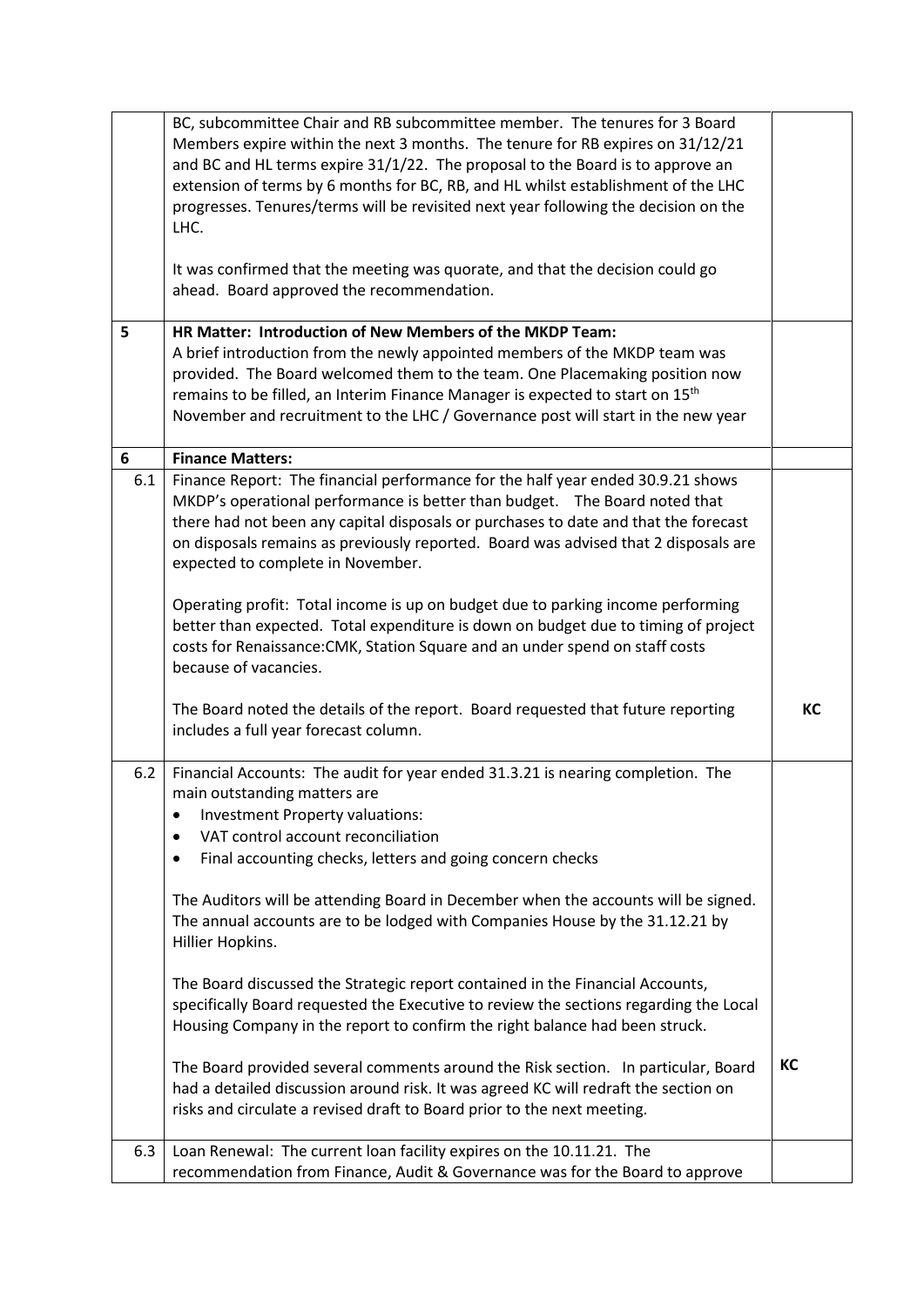|                         | the full loan amount for the period 10.11.21 - 30.6.22 whilst the business strategy            |    |
|-------------------------|------------------------------------------------------------------------------------------------|----|
|                         | and business plan is concluded. The business plan will be presented to Board in                |    |
|                         | December and is due to go before Cabinet early in the new year.                                |    |
|                         |                                                                                                |    |
|                         | The business plan will include detailed modelling of future cash requirements that             |    |
|                         | will enable a more structured approach to future funding requirements.                         |    |
|                         |                                                                                                |    |
|                         | The Board approved the renewal of the loan facility and noted the proposal to move             |    |
|                         |                                                                                                |    |
|                         | to a longer-term arrangement once the business plan is finalised.                              |    |
|                         |                                                                                                |    |
| 6.4                     | Waivers: Quarterly review. The Board noted the waivers log and concluded they                  |    |
|                         | were in line with previous submissions.                                                        |    |
|                         |                                                                                                |    |
| $\overline{\mathbf{z}}$ | <b>Governance Matters:</b>                                                                     |    |
| 7.1                     | Revised Terms of Reference for Finance Audit & Governance SC: The subcommittee                 |    |
|                         | was created in 2018 and one of the objectives was to improve the financial                     |    |
|                         | reporting. Finance reporting has consistently improved and will now go straight to             |    |
|                         | Board. The proposal is therefore to refocus the subcommittee responsibilities as               |    |
|                         | Risk, Audit and Governance. This will enable the subcommittee to take on additional            |    |
|                         | responsibilities for Internal Audit and Risk Management reporting. The Board                   |    |
|                         | discussed the terms of reference and made the following comments:                              |    |
|                         |                                                                                                |    |
|                         |                                                                                                | КC |
|                         | Terms of Reference to be reviewed once the LHC is operational to ensure MKDP<br>$\bullet$      |    |
|                         | has appropriate oversight as the parent.                                                       |    |
|                         | Policy authorisation: Long list of policies to be drafted signalling the level of<br>$\bullet$ | КC |
|                         | authorisation, eg Board, RAGsc, MD and shared with Board Members.                              |    |
|                         |                                                                                                |    |
|                         | The terms of Reference for Risk, Audi & Governance were approved subject to the                |    |
|                         | above comments.                                                                                |    |
|                         |                                                                                                |    |
|                         | The Board expressed their thanks to the Chair of FAG, the subcommittee members                 |    |
|                         | and KC on the improved Financial Reporting.                                                    |    |
|                         |                                                                                                |    |
| 7.2                     | Risk Management Policy & Framework: The Board received the draft Risk                          |    |
|                         | Management Policy for consideration following a review by FAGsc on the 22.10.21.               |    |
|                         |                                                                                                |    |
|                         | The Board approved the risk management policy and the proposed approach to                     |    |
|                         | developing the underlying risk register. The Chair advised the intention is to hold a          |    |
|                         |                                                                                                |    |
|                         | 'risk appetite' session, based on the strategy, for the Board next year.                       |    |
|                         |                                                                                                |    |
|                         | The Board also noted the proposal to review the policy, specifically the scoring               |    |
|                         | methodology after the development of the risk register, no later than November                 |    |
|                         | 2022.                                                                                          |    |
|                         |                                                                                                |    |
| 8                       | <b>LHC Update:</b>                                                                             |    |
| 8.1                     | KC provided the Board with a verbal update on the LHC. The Board were advised                  |    |
|                         | that a detailed report will be provided at the December Board meeting. In                      |    |
|                         | summary, the update covered matters relating to:                                               |    |
|                         | Valuation data received on the first site; further advice is being requested to                |    |
|                         | benchmark the financial structure used to lease the homes to the LHC to ensure it              |    |
|                         | both provides best consideration from an MKDP perspective and value for money                  |    |
|                         |                                                                                                |    |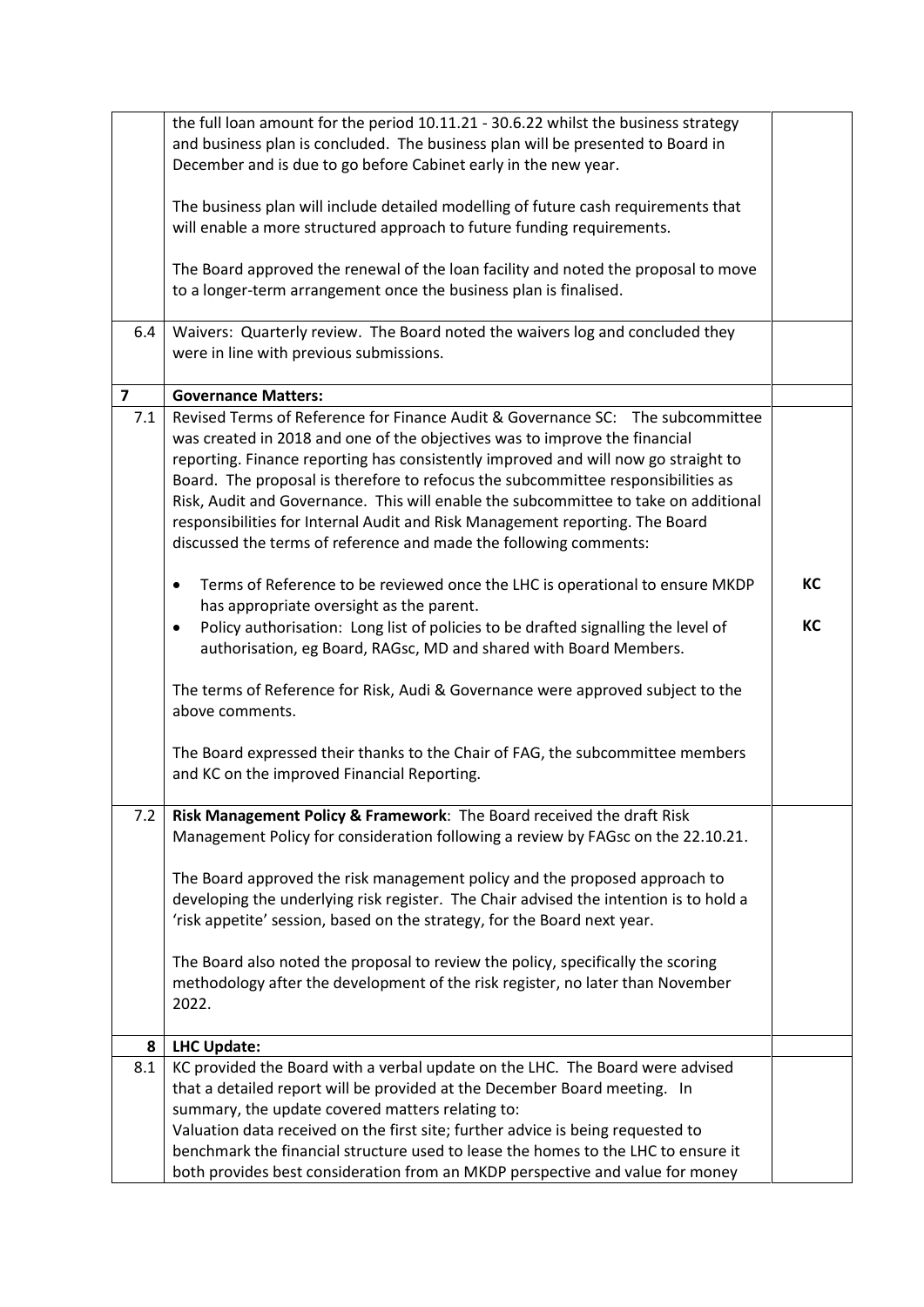|      | from an LHC Board perspective; MKC's decision to appoint Trowers to set up the<br>LHC; stages of the application (stage $1$ = the application following approval of the                                                                                                                                          |           |
|------|------------------------------------------------------------------------------------------------------------------------------------------------------------------------------------------------------------------------------------------------------------------------------------------------------------------|-----------|
|      | business plan; stage 2 = policies for the LHC).                                                                                                                                                                                                                                                                  |           |
|      | The Board were advised that the Charities Objectives will be brought back to board.<br>The Delegated Decision paper for MKC is being prepared.                                                                                                                                                                   |           |
|      | A working group to review the administrative processes was suggested and<br>supported by Board. The configuration of the working group is to be decided.                                                                                                                                                         |           |
|      | The delegation to appoint MKDP's Chair, NS, as the approver to set up the LHC was<br>dealt with by e-mail after the board.                                                                                                                                                                                       | KC        |
| 9    | <b>R:CMK</b>                                                                                                                                                                                                                                                                                                     |           |
| 9.1  | General Update: The Board noted the updates covering City Gateway (Station<br>Square), CMK Market/MSBE and The Point.                                                                                                                                                                                            |           |
|      | CMK Market: Designs for the signage will be emailed to the Board for comment. A<br>paper on the future Management arrangements with recommendation will be<br>presented to Board in December.                                                                                                                    | <b>TR</b> |
|      | It is proposed that papers are presented to PPIsc in January on MKC's evolving<br>strategy for R:CMK and Delivery Approaches.                                                                                                                                                                                    | <b>TR</b> |
|      | The Executive were asked to consider the timing of work on Station Square and if<br>possible, align it with the opening of Unity Place, Santander's new office building.                                                                                                                                         |           |
| 9.2  | Food Court: The Board were appraised of the disposal of the former Food Centre<br>site on Midsummer Boulevard.  The executive confirmed that the costs and relative<br>outcomes didn't justify an MKDP acquisition.                                                                                              |           |
|      | The Chair asked the Executive to provide a brief note to the Board on MKDPs<br>position on this.                                                                                                                                                                                                                 | <b>TR</b> |
| 9.3  | CMK Business Improvement District Ballot paper: The Board confirmed its continued<br>support to the BID and authorised the Executive to vote Yes at the forthcoming<br>referendum.                                                                                                                               |           |
| 10   | <b>Reports:</b>                                                                                                                                                                                                                                                                                                  |           |
| 10.1 | Chair's Report: The Chair advised that she will be speaking at the Built Environment<br>Conference on the Future of Town Centres & the High Street. The event takes place<br>on the 16/17 November at Stadium MK.                                                                                                |           |
|      | Other activities have involved attending the opening of Bouverie House by MK:U and<br>the Modernist Glade exhibition in Station Square. She also advised that she had met<br>with the chair of BPHA and had discussed sustainability.                                                                            |           |
| 10.2 | MD's report: The Board noted the following matters:<br>Staffing update that an Interim Finance Manager is due to start on the 15.11.21; that<br>a summary of the key elements of the PR & Comms plan will be presented to Board<br>in December; progress continues with specification of the property management |           |